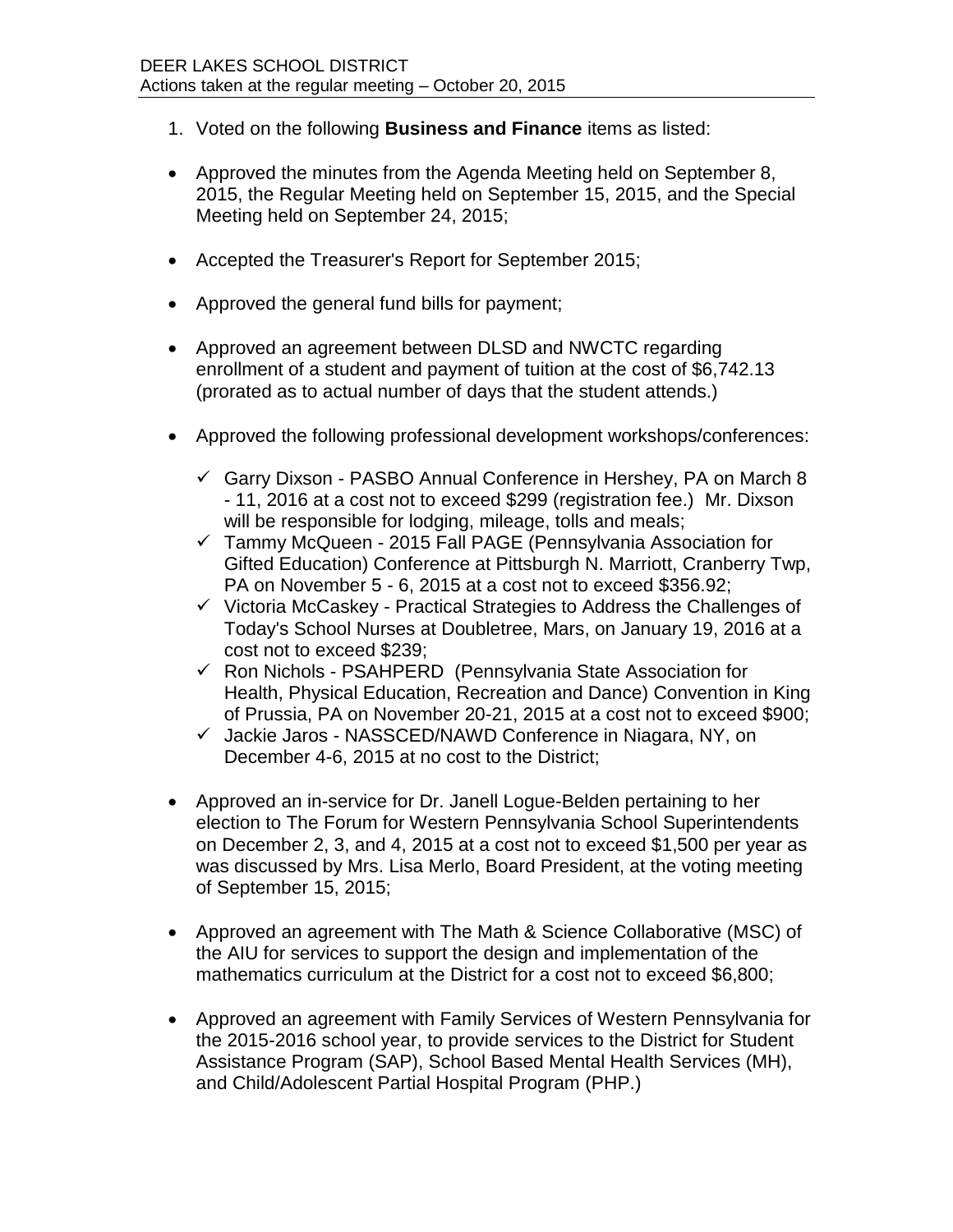- Approved an agreement with UPMC Health System, Western Psychiatric Institute and Clinic for an SAP liaison for the 2015-2016 school year, for East Union Intermediate Center, approximately 1/2 day, two times per month.
- 2. Voted on the following **Education** items as listed:
- Granted permission for MS and HS Student Council members, Jackie Jaros, and Jennifer Mann to attend the 79th Annual PASC State Conference to be hosted by Halifax High School in Harrisburg, PA on November 12-14, 2015. HS students directly involved with shadowing the conference will travel to Harrisburg on November 11th and will be housed with host families. HS seniors and all MS students will utilize hotel accommodations;
- Approved an after school SAT Program beginning mid January, 2016 and ending in six to eight weeks. The class will meet two times per week for one hour each time, rotating Math and English. The teachers will be paid at the DLEA contracted rate of \$25/hour;
- Approved an agreement with Dr. Tracey Czajkowski for Comprehensive ELA Curriculum Writing for Grade K-3 for the 2015-2016 school year.
- 3. Voted on the following **Policy** items as listed:
- Approved a first reading of the following policies revised by PSBA:

Policy No. 229 – Student Fundraising

- Approved suspending the requirement in Policy No. 003 requiring two readings of a proposed policy change to Policy No. 213B - Grading Policy, due to a time sensitive need to update elementary report cards in the new Student Information System, Skyward.
- Approved a one time reading of the following revised policy:

Policy No. 213B – Grading Policy

Approved a second reading of the following policies revised by PSBA:

Policy No. 348 - Sexual Harassment - Administrative Employees Policy No. 448 - Sexual Harassment - Professional Employees Policy No. 548 - Sexual Harassment - Classified Employees Policies 348, 448, 548 - Sexual Harassment Forms Attachment Policy No. 601 - Fiscal Objectives Policy No. 602 - Budget Planning Policy No. 603 - Budget Preparation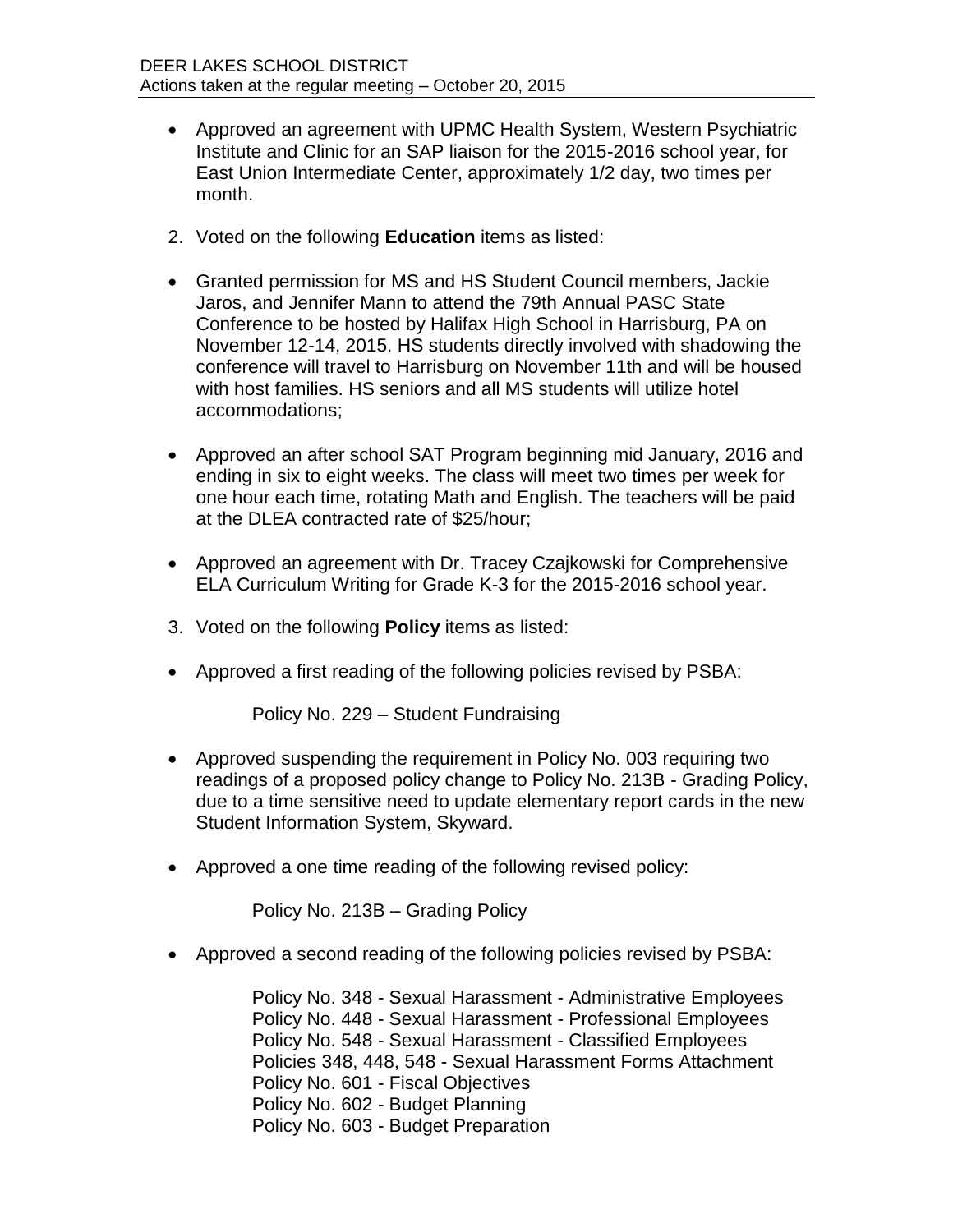Policy No. 604 - Budget Adoption Policy No. 605 - Tax Levy Policy No. 606 - Tax Collection Policy No. 607 - Tuition Income Policy No. 608 - Bank Accounts Policy No. 609 - Investment of District Funds Policy No. 610 - Purchases Subject To Bid/Quotation Policy No. 611 - Purchases Budgeted Policy No. 612 - Purchases Not Budgeted Policy No. 613 - Cooperative Purchasing Policy No. 614 - Payroll Authorization Policy No. 615 - Payroll Deductions Policy No. 616 - Payment Of Bills Policy No. 617 - Petty Cash Policy No. 618 - Student Activity Funds Policy No. 619 - District Audit Policy No. 620 - Fund Balance Policy No. 621 - Local Taxpayer Bill of Rights Policy No. 622 - GASB Statement 34 Policy No. 624 - Taxable Fringe Benefits Policy No. 625 - Procurement Cards Policy No. 626 - Federal Fiscal Compliance Policy No. 824 - Suicide Awareness, Prevention and Response Policy No. 824 - Suicide Prevention Attachment Policy No. 916 - Volunteers

- 4. Voted on the following **Athletic** items as listed:
- Approved the Student Athlete/Parent Handbook as presented;
- Granted permission to hold a silent auction for the old Championship and Section athletic banners due to the fact that they have been replaced with new and improved banners.
- 5. Voted on the following **Personnel** items as listed:
- Approved David C. Petruska as a Special Education Student Aide, salary and benefits as per the Collective Bargaining Agreement between DLSD and Deer Lakes Educational Support Personnel Association, PSEA/NEA, Pending Act 168 Clearance;
- Approved the following substitutes in the capacity indicated for the remainder of the 2015-2016 school year:
	- $\checkmark$  Charolette A. Mango Food Service Department
	- $\checkmark$  Laura Pipes Food Service Department